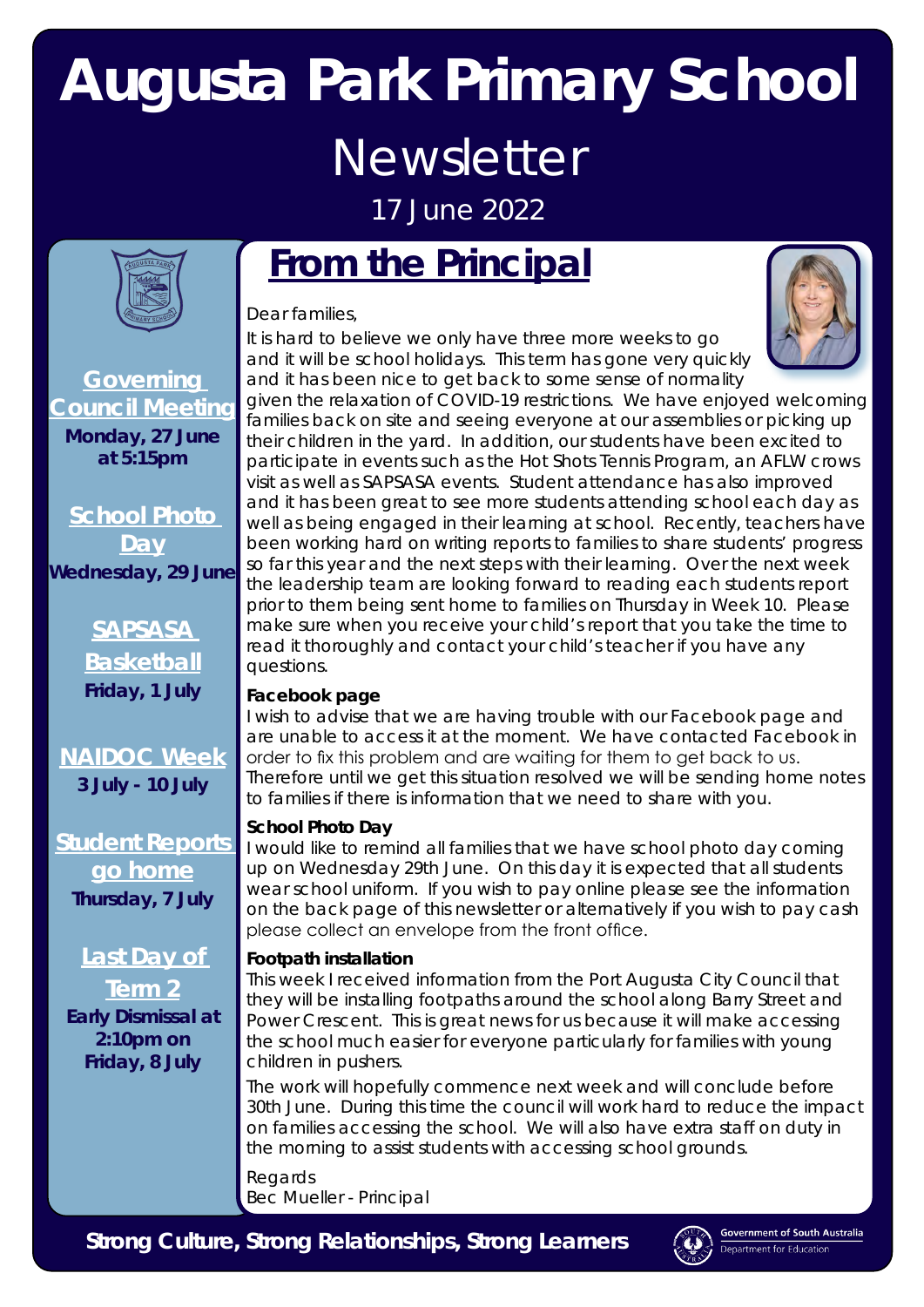# Sghirripa's Spiel

### **Attendance:**



Over the past few weeks attendance at Augusta Park has improved. To start the term sickness was increased across all year levels. Currently we are pushing 75% and I do believe we can strive for 80% and higher as a whole school by the end of term. Just a reminder that if your child is sick for more than three days a doctor's certificate

is required.

If your child is absent unexplained you will receive a phone call from an ACEO to find out why they are away.

If your child/children are absent unexplained for 3 days a home visit may be conducted by staff.

If your child is going to be absent from school please ring the school on 8642 3599.

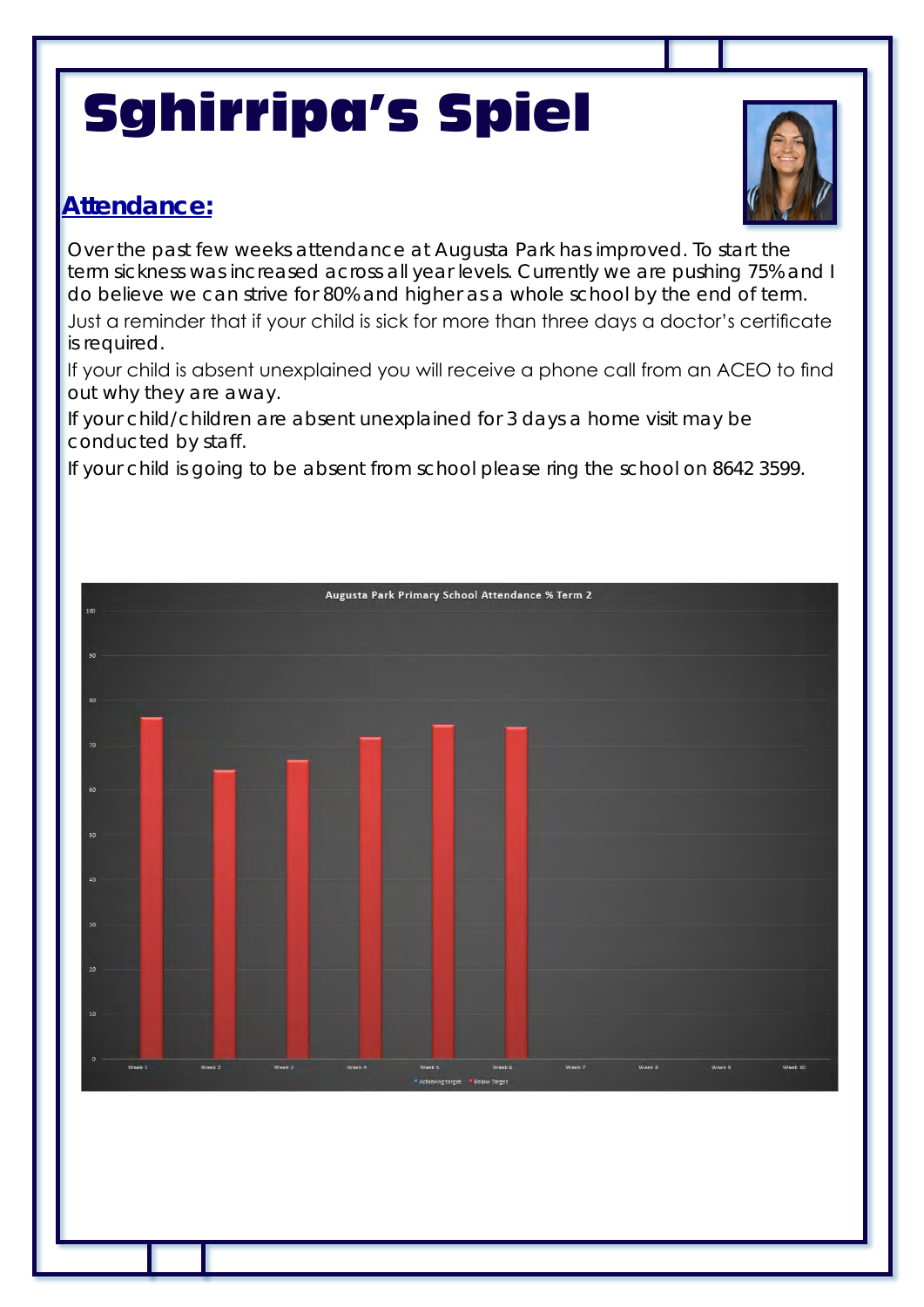

Miss StClair's class have been learning about procedure texts.

For their assessment, the class was split into groups to make playdough. With each step, they had to use active listening skills to follow instructions carefully. As they made the playdough, students had to write down the instructions using the structure of procedure texts.

They all typed up their good copy later that week. The class had so much fun!









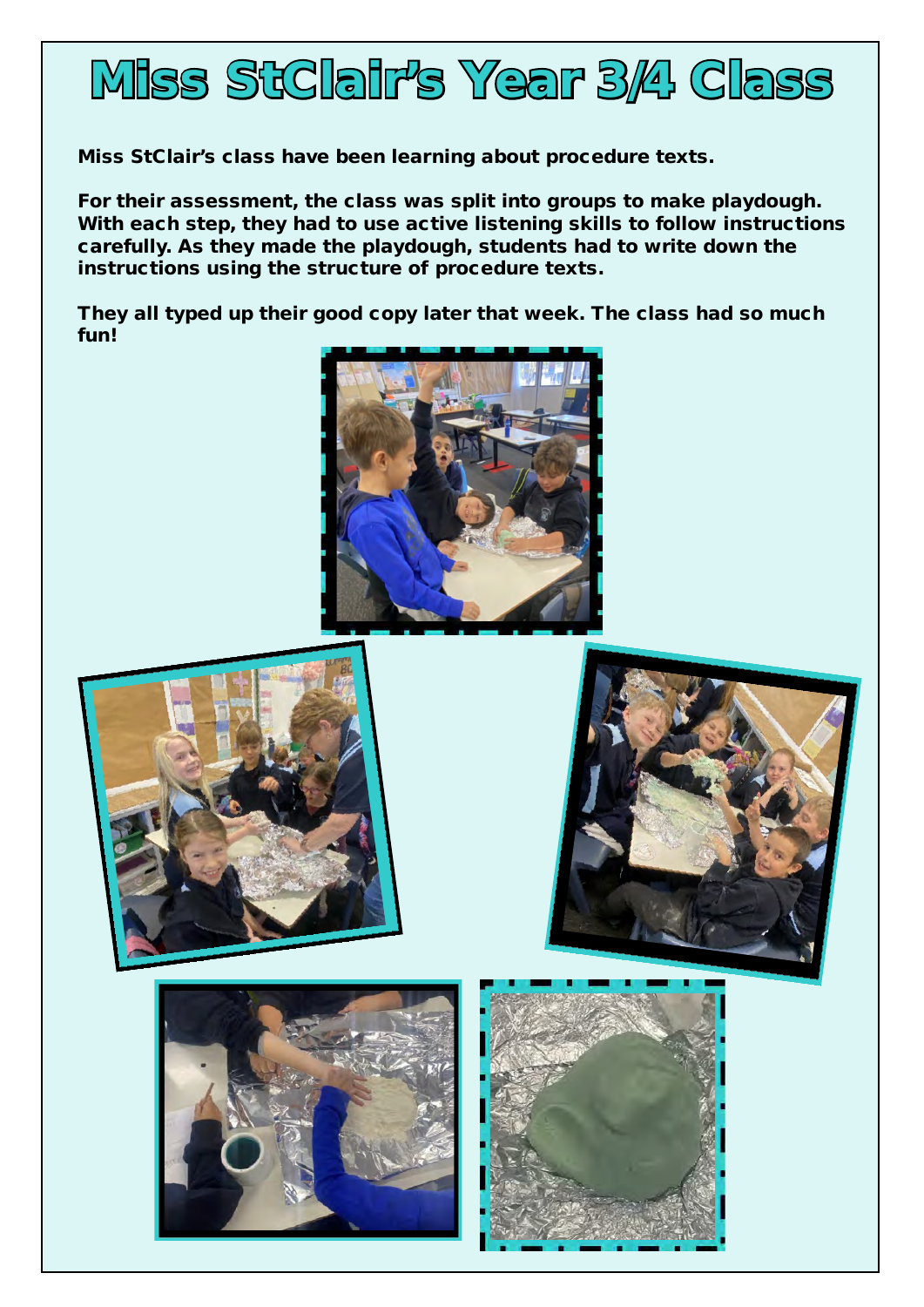# **Crows AFLW Visit**

We were lucky enough to have Eloise Jones from the Adelaide Crows AFLW team visit our school. Girls in Years 4-6 participated in a football clinic and developed their skills.

It was wonderful to see our girls showcase their skills.









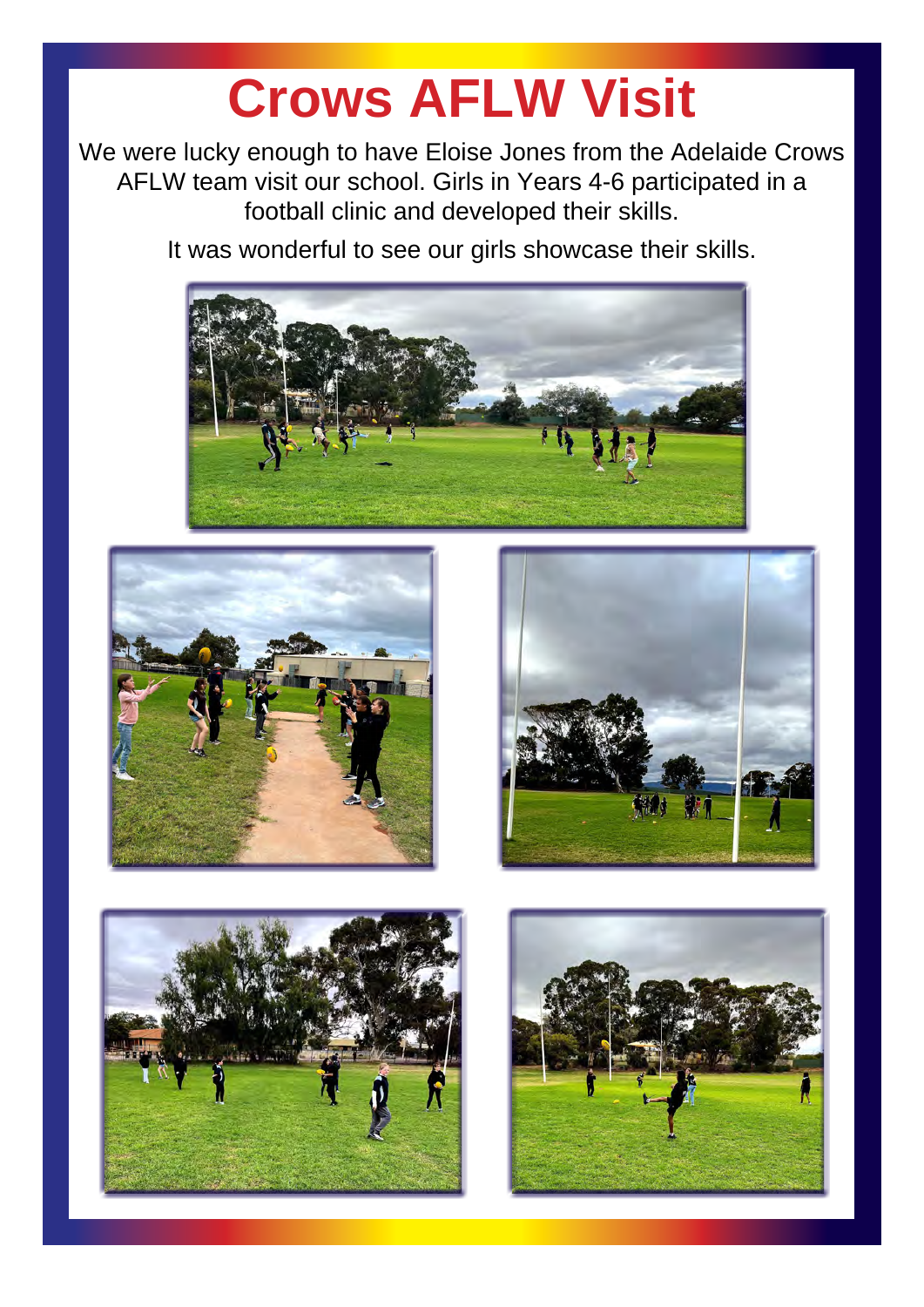

Dear parents, guardians and carers

#### **Re: Nationally Consistent Collection of Data on School Students with Disability (NCCD)**

Every year, all schools in Australia participate in the Nationally Consistent Collection of Data on School Students with Disability (NCCD). The NCCD process requires schools to identify information already available in the school about supports provided to students with disability. These relate to legislative requirements under the *Disability Discrimination Act 1992* and the Disability Standards for Education 2005, in line with the *NCCD guidelines* (2019).

Information provided about students to the Australian Government for the NCCD includes:

- year of schooling
- category of disability: physical, cognitive, sensory or social/emotional
- level of adjustment provided: support provided within quality differentiated teaching practice, supplementary, substantial or extensive.

This information assists schools to:

- formally recognise the supports and adjustments provided to students with disability in schools
- consider how they can strengthen the support of students with disability in schools
- develop shared practices so that they can review their learning programs in order to improve educational outcomes for students with disability.

The NCCD provides state and federal governments with the information they need to plan more broadly for the support of students with disability.

The NCCD will have no direct impact on your child and your child will not be involved in any testing process. The school will provide data to the Australian Government in such a way that no individual student will be able to be identified – the privacy and confidentiality of all students is ensured. All information is protected by privacy laws that regulate the collection, storage and disclosure of personal information. To find out more about these matters, please refer to the Australian Government's Privacy Policy (https://www.education.gov.au/privacy-policy).

Further information about the NCCD can be found on the NCCD Portal (https://www.nccd.edu.au).

If you have any questions about the NCCD, please contact the school.

.............

Kind regards

**Principal**

Supported by the Australian Government Department of Education, Skills and Employment. © 2020 Education Services Australia Ltd, unless otherwise indicated. Creative Commons BY 4.0, unless otherwise indicated.









**Have you moved house or changed your phone number? Please remember to let the front office know if you have.**